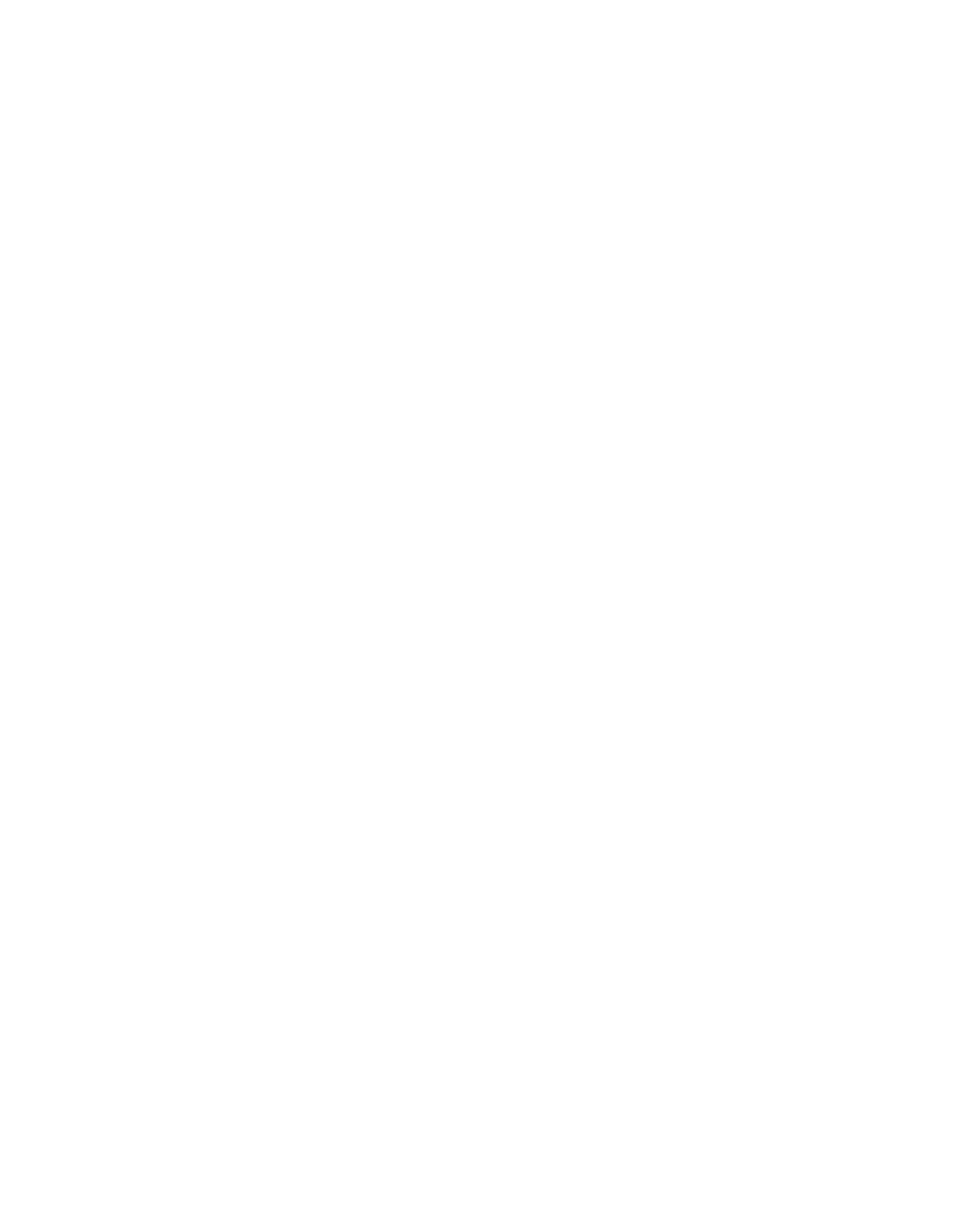## **1.0 Executive Summary**

The AV Cell Pulp Mill operates two air quality monitoring stations in Atholville, New Brunswick. These stations are located approximately east and west of the facility (further information with respect to equipment location provided in section 2.2).

Air quality modeling for the Atholville area suggests that the two industry-operated air quality monitoring sites are appropriately located. However, in an effort to verify the suitability of these existing, industry-operated, air quality monitoring stations, the Department of Environment and Local Government (DELG) deployed its mobile air quality monitoring station to an area closer to the pulp mill in August 2011 for a three-month study of local air quality and wind patterns.

The wind patterns identified during the study suggest that the existing monitoring sites for the AV Cell Pulp Mill are appropriately placed, with prevailing winds tending to carry air contaminant emissions toward the Boom Road and Beauvista monitoring sites.

Air quality in the Atholville area was found to be good for all parameters monitored, as described below in Table 1.

| <b>Pollutant</b>                       | <b>Average Value</b><br>(hourly)   | <b>Peak Value</b>         | <b>Standard</b>                |
|----------------------------------------|------------------------------------|---------------------------|--------------------------------|
| Sulphur Dioxide (SO <sub>2</sub> )     | 2 ppb                              | 97 ppb                    | 339 ppb                        |
| Nitrogen Dioxide $(NO2)$               | $2.5$ ppb                          | 21 ppb                    | $210$ ppb                      |
| Ground Level Ozone $(O_3)$             | $17.7$ ppb                         | 57 ppb                    | 82 ppb*                        |
| <b>Total Reduced Sulphur (TRS)</b>     | $0.05$ ppb                         | 17 ppb $**$               | 11 $ppb***$                    |
| Fine Particulate Matter ( $PM_{2.5}$ ) | 6 $\mu$ g/m <sup>3</sup> (24-hour) | 17 $\mu$ g/m <sup>3</sup> | 30 $\mu$ g/m <sup>3</sup> **** |

## **Table 1: Atholville Air Quality Summary**

\* Nationally recognized but non-binding standard

\*\* Peak value was brief and attributable to an unusual event

\*\*\* Standard is not for TRS but a related contaminant - Hydrogen Sulphide<br>\*\*\*\* Nationally recognized but non-binding standard for 3-vear averaged pea

Nationally recognized but non-binding standard for 3-year averaged peak values.

No exceedances of health-related air quality objectives for any of the pollutants measured were recorded during the monitoring program. However, one incident of elevated total Reduced Sulphur (TRS) was detected on August 19, 2011. TRS compounds are not normally considered a health hazard. They are, however, a primary cause of odours. Typical industrial sources of TRS include the steel industry, pulp and paper mills, refineries and sewage treatment facilities. Natural sources include swamps, bogs and marshes.

Investigations carried out by the Bathurst regional office immediately following the TRS event revealed the source to be a stockpile of clarifier sludge at the mill that was waiting to be trucked away as feedstock for a composting facility. The sludge sat in the yard too long and began to generate gases that contribute to TRS values. The AV Cell Pulp Mill has committed to ensuring that sludge is transported offsite in a more timely manner. Provided that they are diligent in this regard, similar TRS events would not be expected to occur again.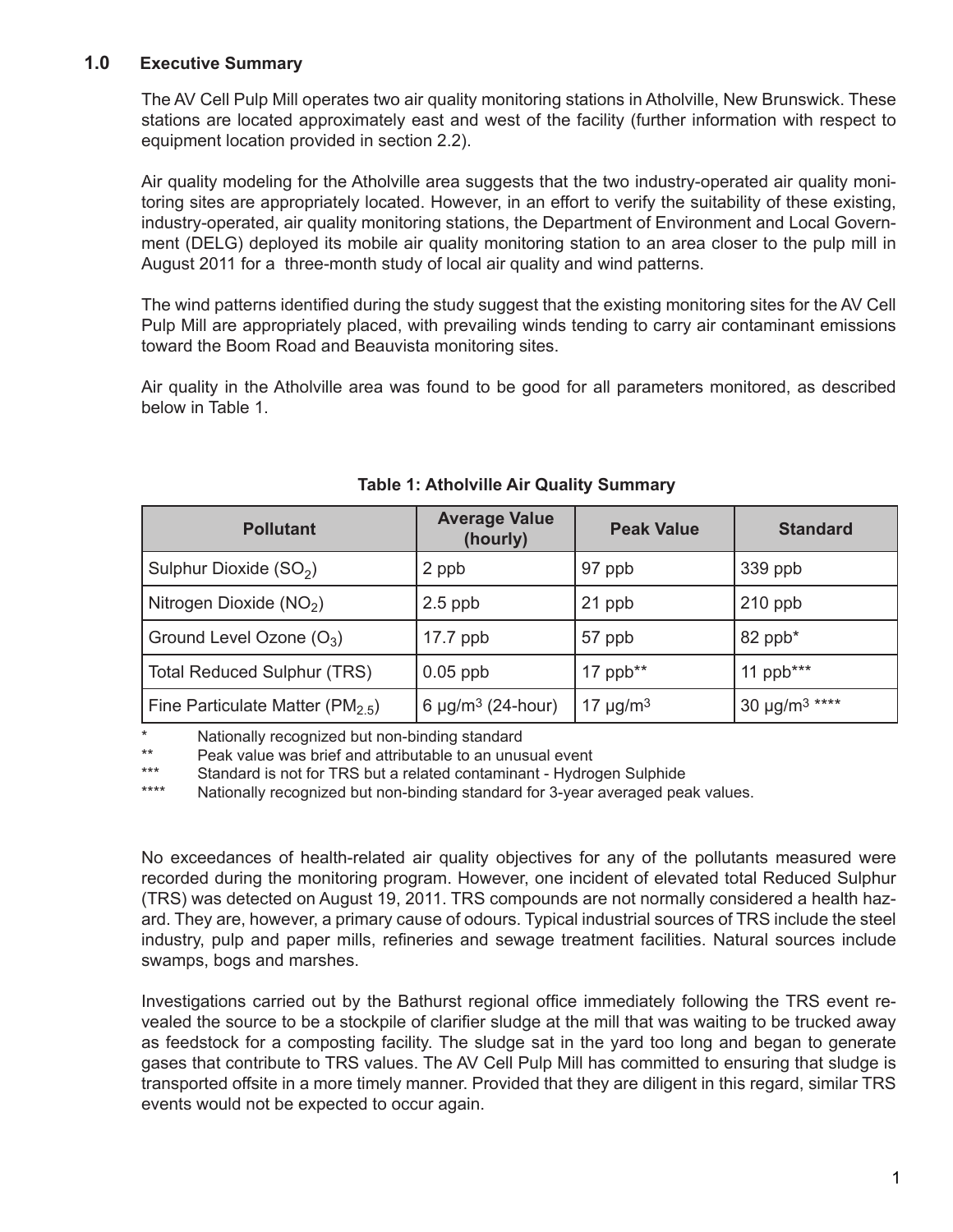The Department of Environment and Local Government, through the Air Quality Approval process, will continue to be vigilant regarding the situation in Atholville. Should specific concerns arise with respect to this facility the Department will take appropriate measures to address them.

#### **2.0 Methodology**

#### **2.1 Monitoring Equipment**

The Department's mobile air quality monitoring station was used for the study. It was outfitted with air quality monitoring equipment to measure ambient concentrations of: sulphur dioxide  $(SO<sub>2</sub>)$ , carbon monoxide (CO), nitrogen dioxide (NO<sub>2</sub>), ground level ozone (O<sub>3</sub>), total reduced sulphur (TRS), and fine particulate matter (PM<sub>2.5</sub>). The station was also equipped with a meteorological tower for measuring wind speed and wind direction.

The above-noted air pollutants were measured on a continuous basis and compared to associated New Brunswick air quality objectives, National Ambient Air Quality Objectives (NAAQO), and Canada-wide Standards (CWS). Technical specifications for the instrumentation used are provided in Table 2.

| <b>Pollutant</b>                                                             | <b>Measurement Method</b>            | <b>Monitor Type</b>  | <b>Minimum</b><br><b>Detection</b><br>Limit |
|------------------------------------------------------------------------------|--------------------------------------|----------------------|---------------------------------------------|
| Ozone $(O_3)$                                                                | UV Absorption                        | Continuous Automated | 2 ppb                                       |
| Carbon Monoxide (CO)                                                         | Infrared Gas Filter Cor-<br>relation | Continuous Automated | $0.1$ ppm                                   |
| Sulphur Dioxide (SO <sub>2</sub> )                                           | <b>UV Fluorescence</b>               | Continuous Automated | 2 ppb                                       |
| <b>Total Reduced Sulphur</b><br>(TRS)                                        | UV Fluorescence                      | Continuous Automated | 1 ppb                                       |
| Nitrogen Dioxide (NO <sub>2</sub> )                                          | Chemiluminescence                    | Continuous Automated | 2 ppb                                       |
| <b>Fine Particulate Matter</b><br>Beta radiation attenuation<br>$(PM_{2.5})$ |                                      | Continuous Automated | $1.0 \mu g/m3$                              |

**Table 2: Operating Specifications for Air Quality Monitoring Equipment**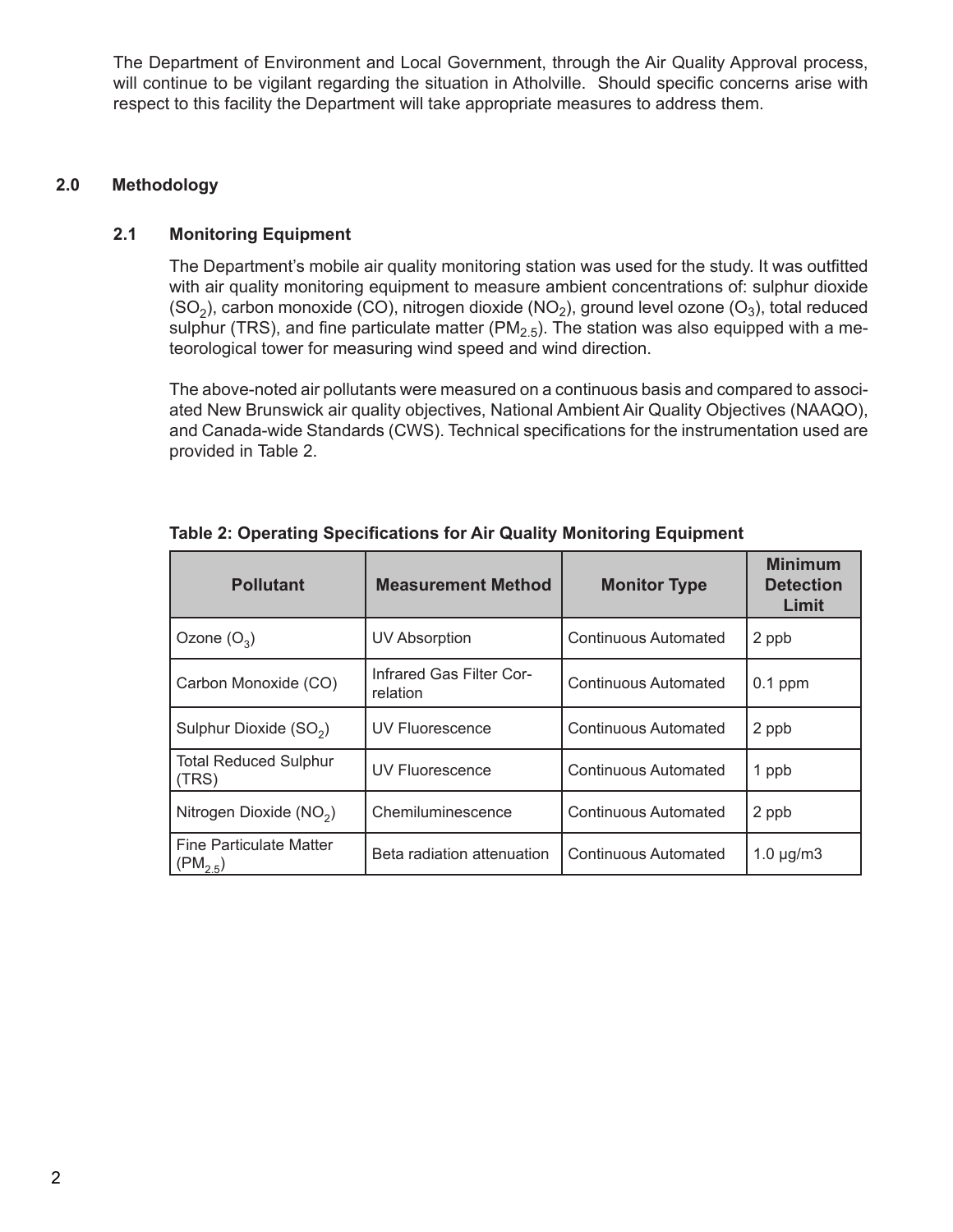### **2.2 Location**

A suitable location for the study, with ready access to electrical power, was found at 235 Notre Dame Street, Atholville. The study area is pictured in Figure 1.



**Figure 1. Study Location**

#### **2.3 Operation and Data Management**

Continuous monitoring began on August 12, 2011 and ended on November 28, 2011. Data was retrieved automatically on an hourly basis for all parameters measured.

Monitoring was disrupted between September 29, 2011 and October 12, 2011 due to equipment malfunction. Monitoring of CO did not continue when monitoring resumed. Also, CO monitoring data prior to the malfunction was found to be suspect, and has been omitted from this report.

The fine particulate monitor suffered two additional malfunctions resulting in no data being collected from August 21, 2011 to August 22, 2011, and from August 27, 2011 to September 6, 2011.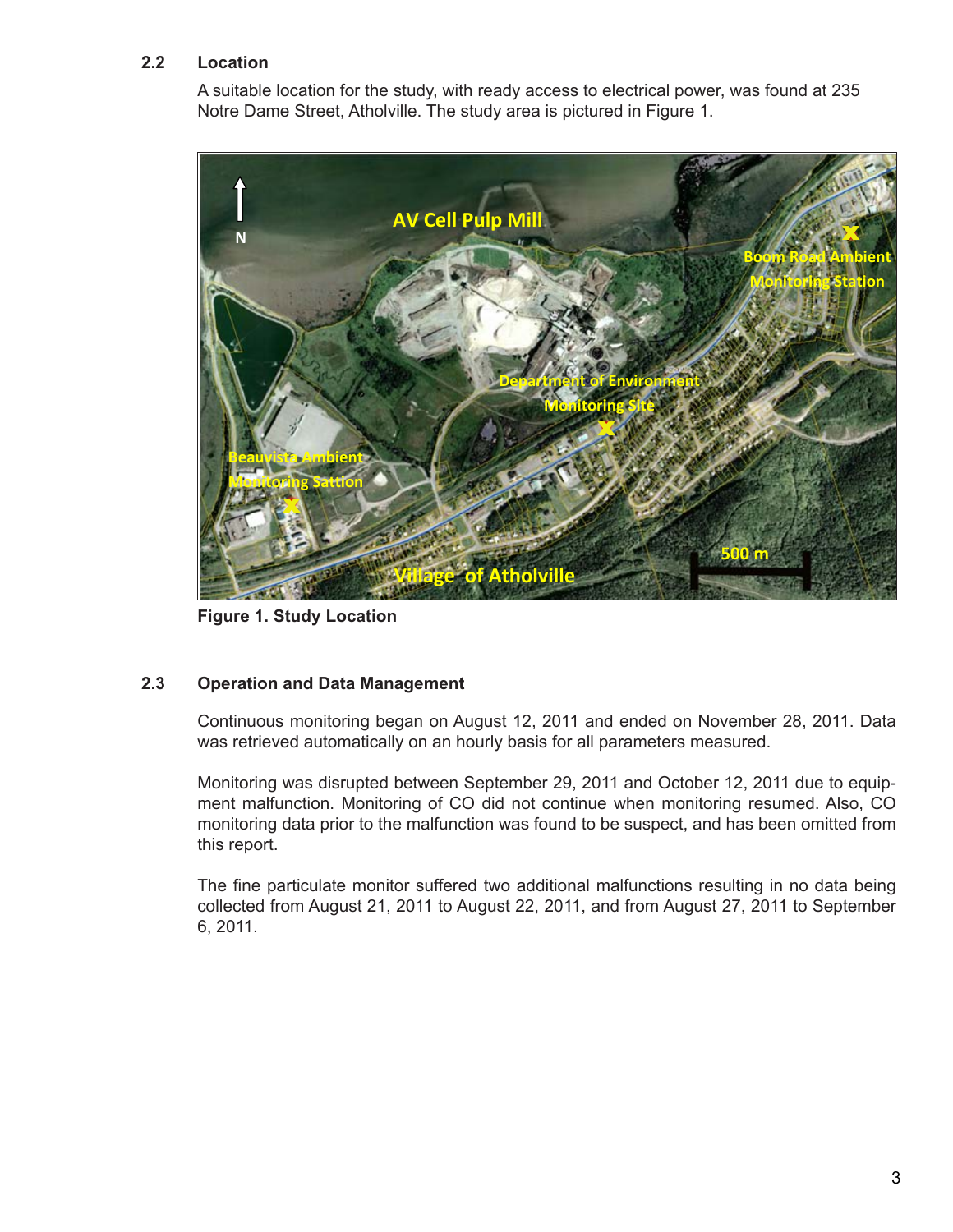## **3.0 Results**

## **3.1 Wind Speed and Direction**

Wind speed and direction are illustrated in Figure 2. As indicated in the wind rose diagram, winds at the study location originate primarily out of the southwest and west.



**Figure 2. Wind Rose - Atholville**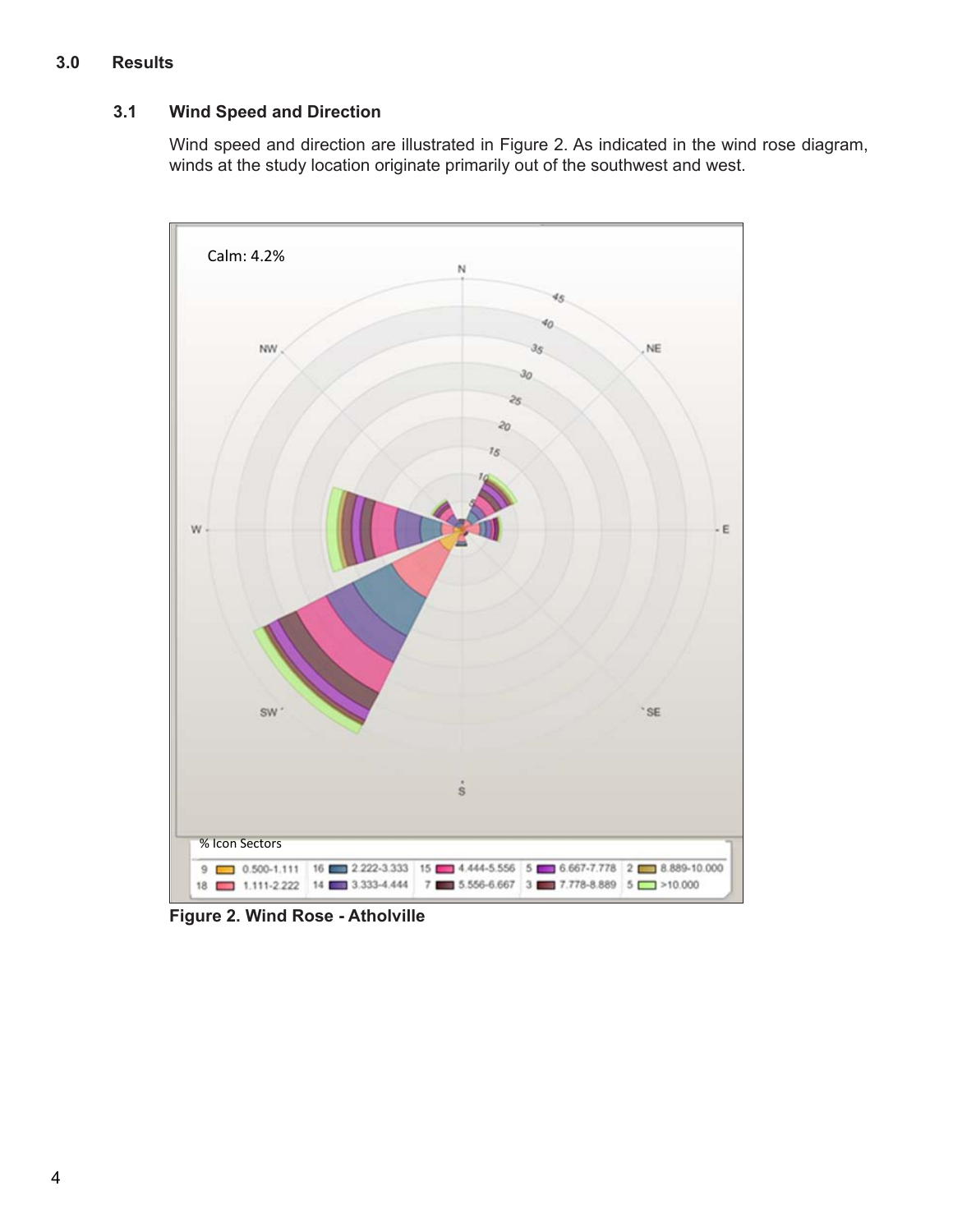## **3.2 Sulphur Dioxide (SO<sub>2</sub>)**

Sulphur dioxide levels during the study period are indicated in Figure 3. The highest value recorded was 97 parts per billion (ppb), which occurred on August 19, 2011. This peak level is well below the regulated ambient limit of 339 ppb. The overall average 1-hour concentration of SO2 during the study period was 2 ppb.



**Figure 3. Sulphur Dioxide Concentration (One-Hour Average)**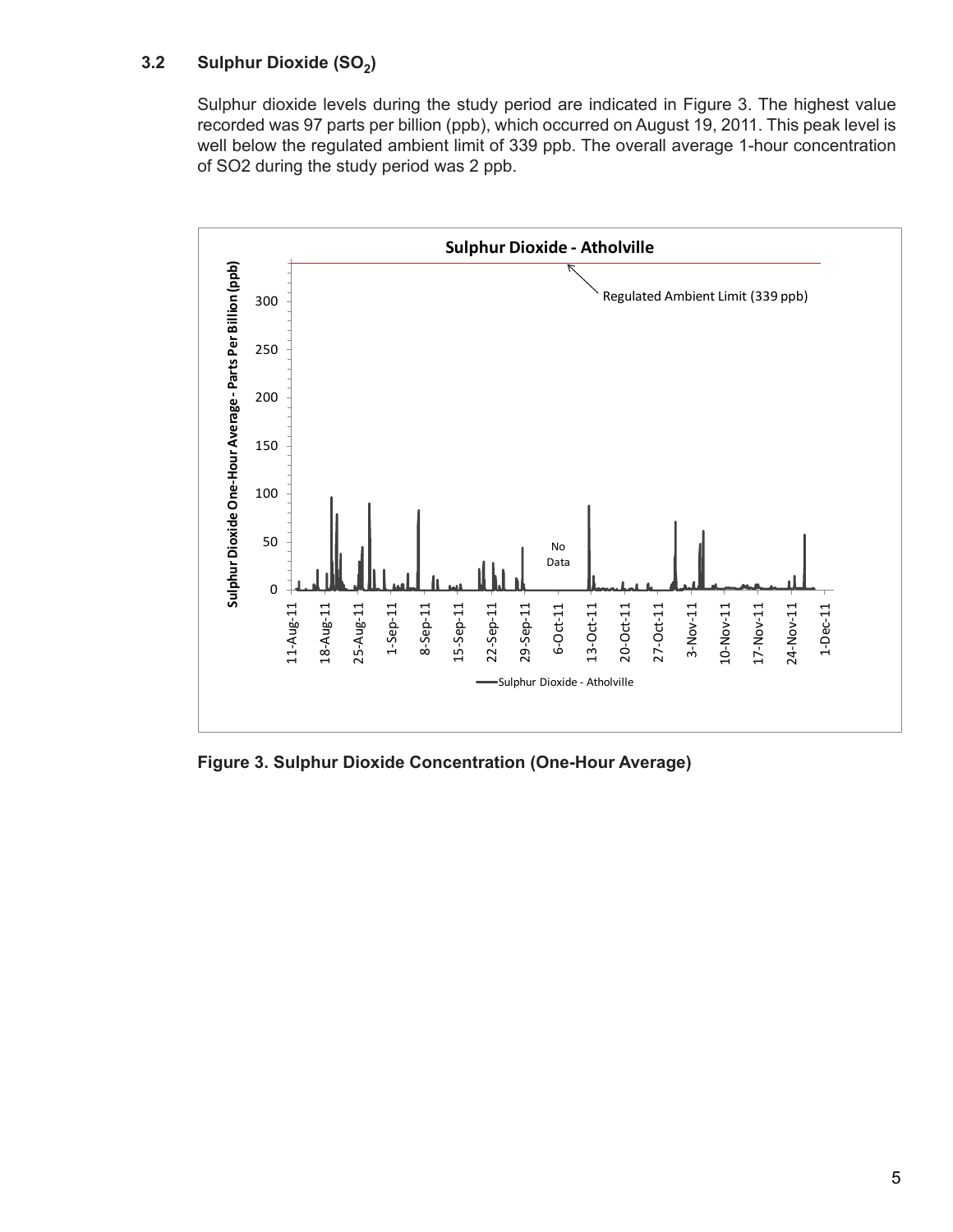## **3.3 Nitrogen Dioxide (NO<sub>2</sub>)**

Nitrogen dioxide levels during the study period are indicated in Figure 4. The highest value recorded was 21 ppb, which occurred on November 24, 2011. The regulated ambient limit for nitrogen dioxide (one-hour average) is 210 ppb.



**Figure 4. Nitrogen Dioxide Concentration (One-Hour Average)**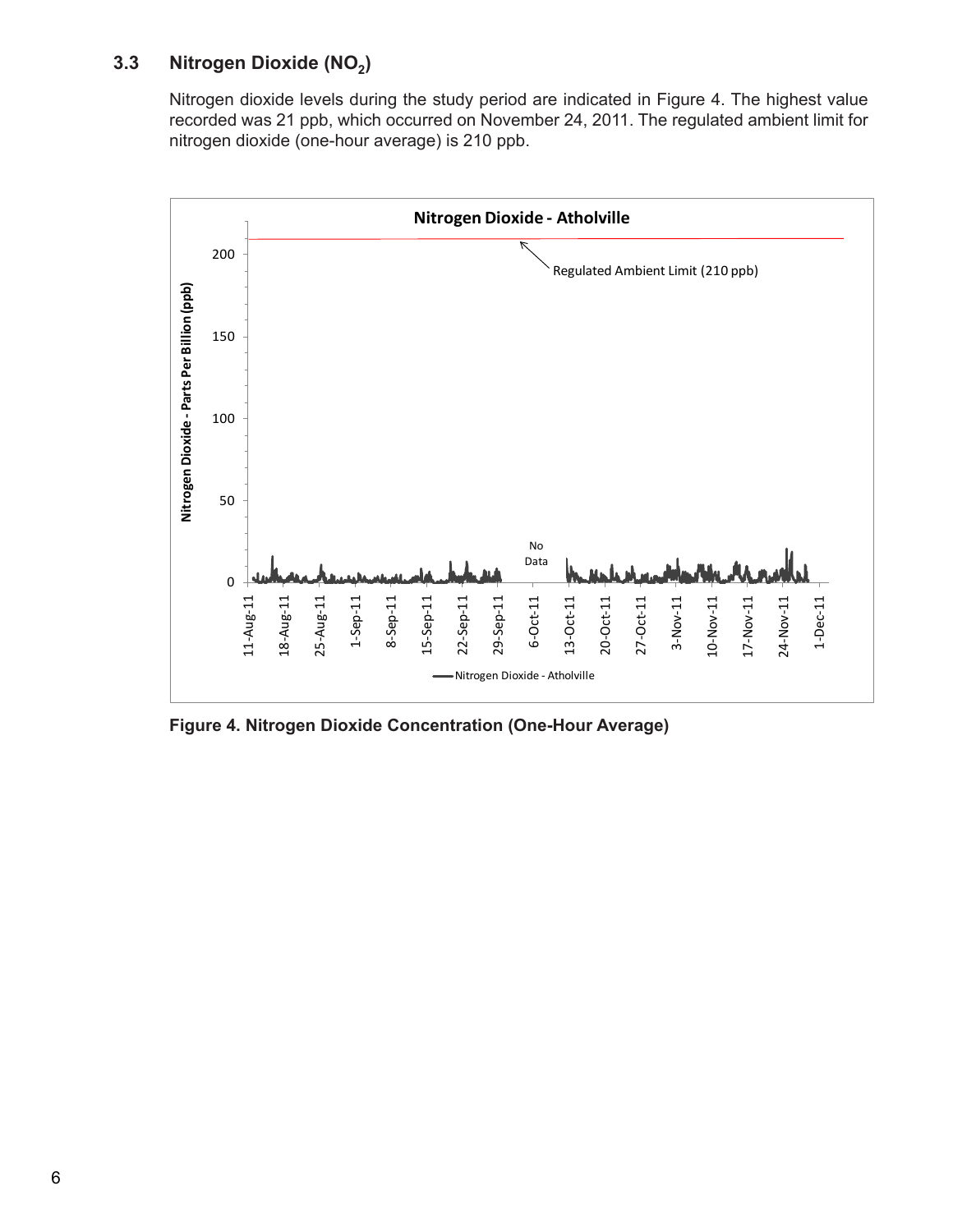## **3.4 Ground Level Ozone (O3)**

Ozone concentrations during the study period are indicated in Figure 5. The highest value recorded was 71 ppb, which occurred on July 29, 2010. There are no regulated ambient limits for  $O_3$ . However, New Brunswick recognizes the NAAQO levels (non-binding federal standards under the Canadian Environmental Protection Act) for  $O_3$ . Ozone levels remained below the NAAQO level of 82 ppb for the entire study.



**Figure 5. Ground Level Ozone Concentration (One-Hour Average)**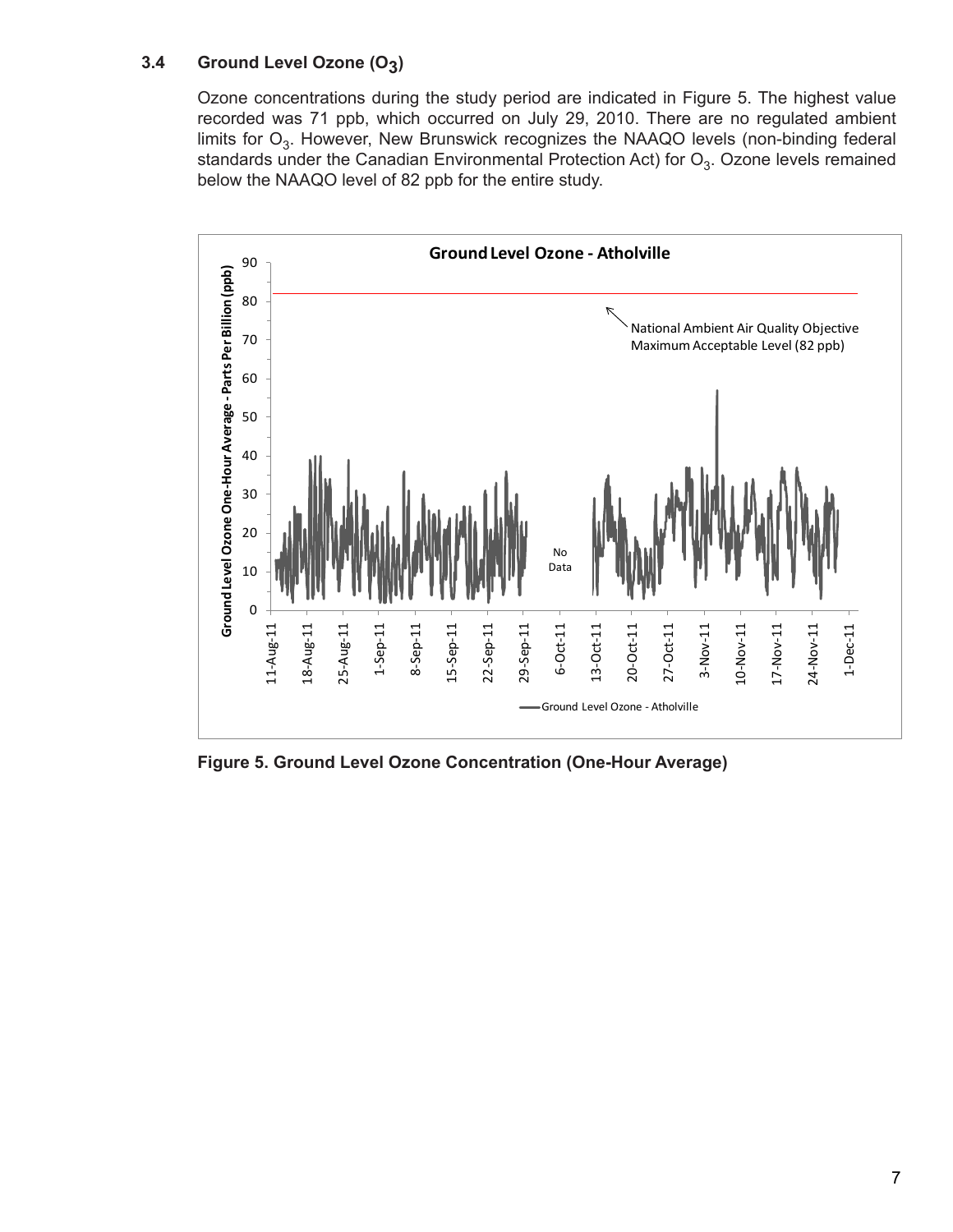#### **3.5 Total Reduced Sulphur (TRS)**

Total reduced sulphur levels during the study period are indicated in Figure 6. The highest value recorded was 17 ppb, which occurred on August 19, 2011. There is no regulated ambient limit or recognized standard for TRS in New Brunswick. However, it is worthwhile to compare TRS values against the regulated ambient limit for hydrogen sulphide, which is 11 ppb (onehour average). DELG uses TRS as an approximate proxy for hydrogen sulphide because continuous monitoring of hydrogen sulphide alone is not feasible. Hydrogen sulphide is a key component of a mix of gases that contribute to the TRS value.



**Figure 6. Total Reduced Sulphur Concentration (One-Hour Average)**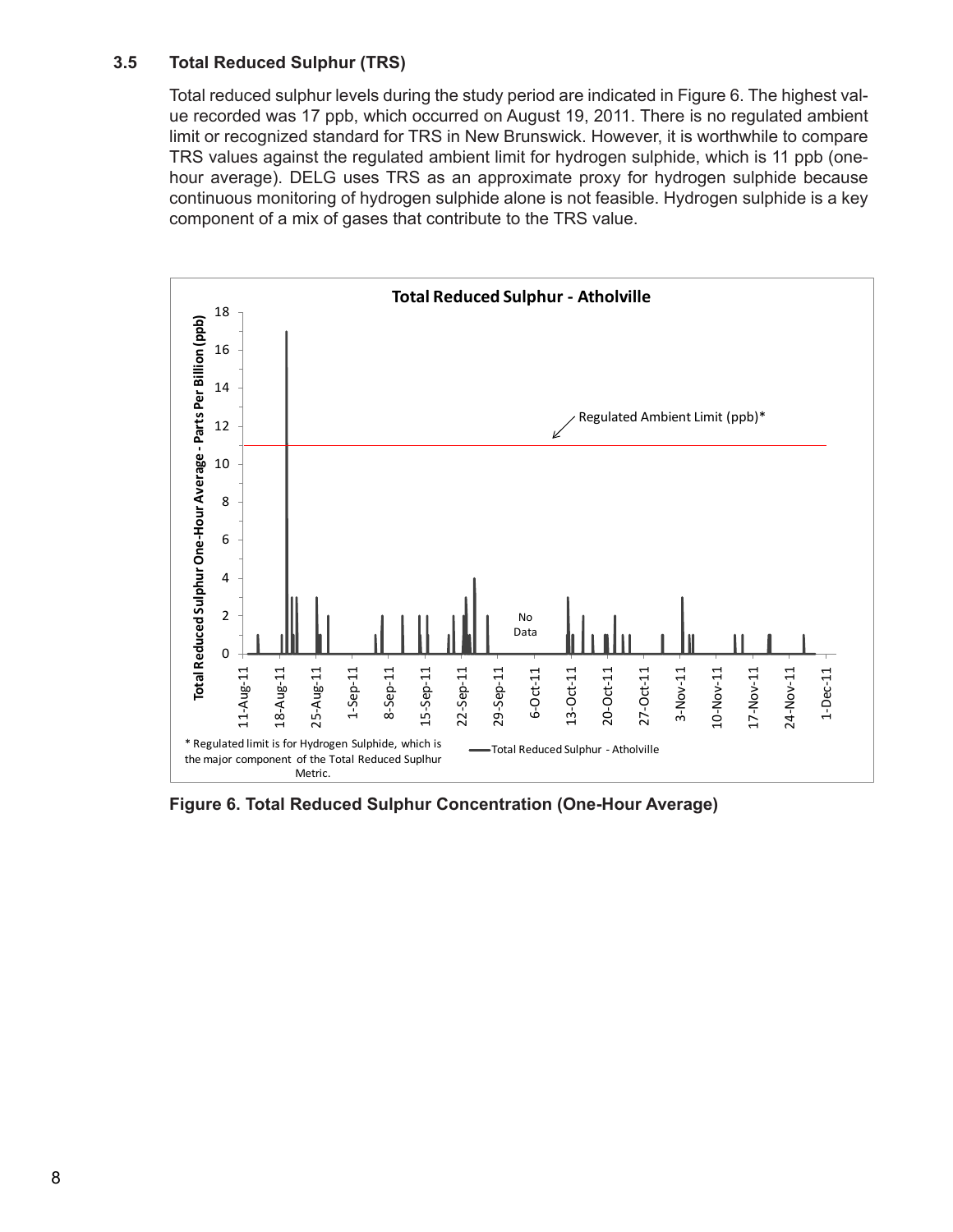#### **3.6 Fine Particulate Matter (<2.5 micron particle size)**

Fine particulate matter (PM<sub>2.5</sub>) levels (24-hour average) during the study period are indicated in Figure 7. The highest value recorded was 17 micrograms per cubic meter ( $\mu$ g/m<sup>3</sup>), which occurred on November 14, 2011. There are no regulated ambient limits for  $PM<sub>2.5</sub>$ . However, New Brunswick recognizes the CWS (a non-binding, non-legislated standard) for  $\overline{PM}_{2.5}$ . Levels remained below the CWS reference point of 30  $\mu$ g/m<sup>3</sup> (24-hour average) for the entire study.

It should be noted that although the CWS standard is illustrative as a reference point, it is not directly comparable to the data generated during the study. Compliance with the CWS value is determined based on a three-year rolling average of the highest (98th percentile) 24-hour readings for a site. Thus, for all 24-hour average readings to remain below this value for a period of three months suggests extremely low  $PM<sub>2.5</sub>$  levels relative to the standard.



**Figure 7. Fine Particulate Matter (24-Hour Average)**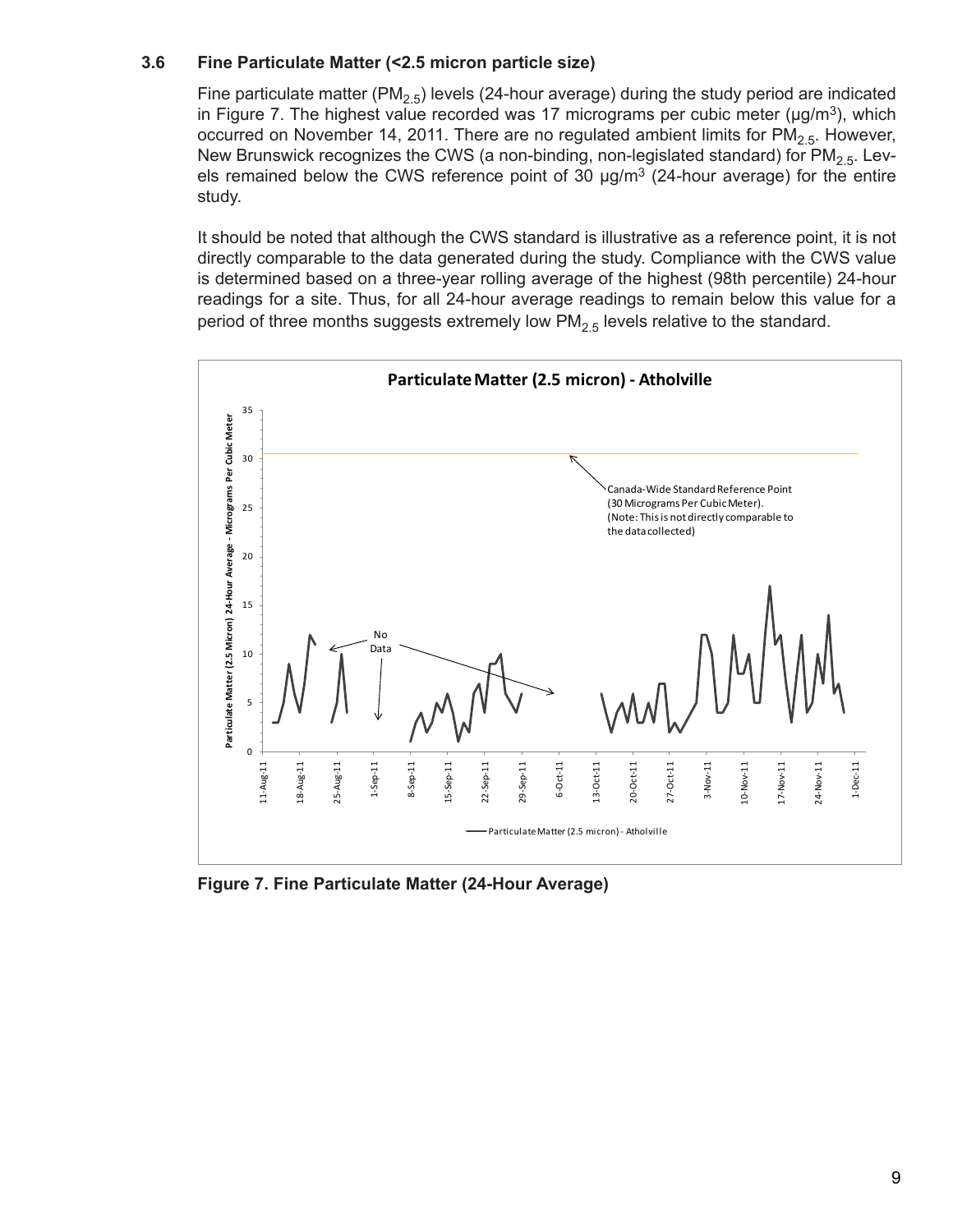#### **4.0 Discussion and Conclusions**

The wind patterns identified during the study suggest that the existing monitoring sites for the AV Cell Pulp Mill are appropriately placed, with prevailing winds tending to carrying air contaminant emissions toward the Boom Road and Beauvista  $SO_2$  monitoring sites. Also,  $SO_2$  levels measured at the study location were generally lower than those typically recorded at the Boom Road and Beauvista stations. The study location experienced an overall mean  $SO<sub>2</sub>$  concentration (1-hour average) of 2 ppb, whereas the two existing monitoring stations typically experience overall mean concentrations (1-hour average) of 4 to 5 ppb, based on historical data.

It should also be noted that although the TRS levels detected during the study may have an aesthetic impact on air quality, the peak levels measured (17 ppb) are far below the concentrations at which health impacts would begin to be a concern (approximately 1,000 ppb).